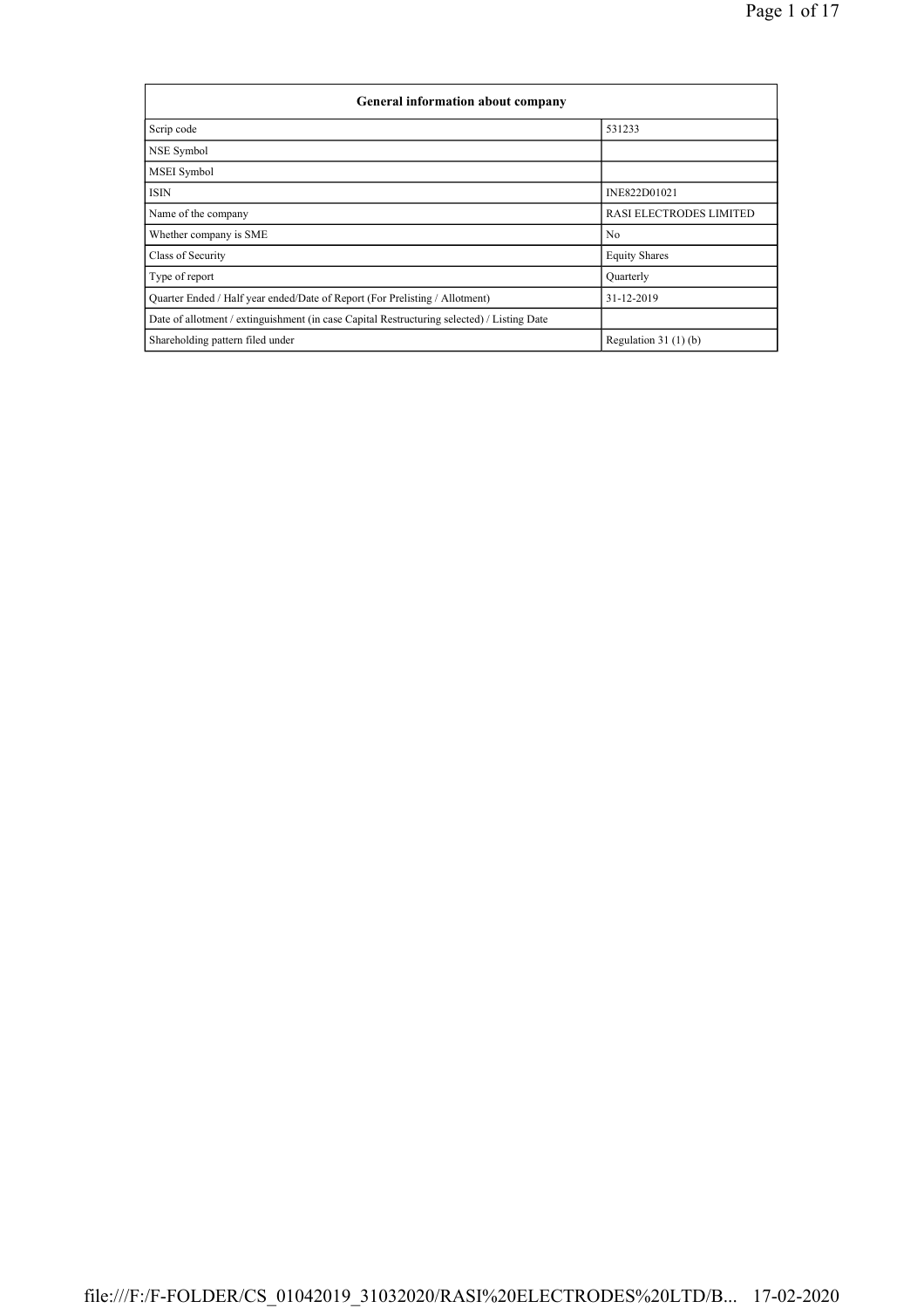|                | <b>Declaration</b>                                                                        |                |                                |                       |                            |  |  |  |  |
|----------------|-------------------------------------------------------------------------------------------|----------------|--------------------------------|-----------------------|----------------------------|--|--|--|--|
| Sr.<br>No.     | Particular                                                                                | Yes/No         | Promoter and<br>Promoter Group | Public<br>shareholder | Non Promoter-Non<br>Public |  |  |  |  |
|                | Whether the Listed Entity has issued any partly paid up<br>shares?                        | No             | N <sub>0</sub>                 | No                    | N <sub>0</sub>             |  |  |  |  |
| $\overline{2}$ | Whether the Listed Entity has issued any Convertible<br>Securities?                       | No             | N <sub>0</sub>                 | N <sub>0</sub>        | No                         |  |  |  |  |
| 3              | Whether the Listed Entity has issued any Warrants?                                        | N <sub>0</sub> | N <sub>0</sub>                 | N <sub>0</sub>        | N <sub>0</sub>             |  |  |  |  |
| $\overline{4}$ | Whether the Listed Entity has any shares against which<br>depository receipts are issued? | No             | N <sub>0</sub>                 | No                    | No                         |  |  |  |  |
| 5              | Whether the Listed Entity has any shares in locked-in?                                    | Yes            | Yes                            | No                    | N <sub>0</sub>             |  |  |  |  |
| 6              | Whether any shares held by promoters are pledge or<br>otherwise encumbered?               | No             | N <sub>0</sub>                 |                       |                            |  |  |  |  |
| 7              | Whether company has equity shares with differential<br>voting rights?                     | No.            | N <sub>0</sub>                 | No                    | N <sub>0</sub>             |  |  |  |  |
| 8              | Whether the listed entity has any significant beneficial<br>owner?                        | Yes            |                                |                       |                            |  |  |  |  |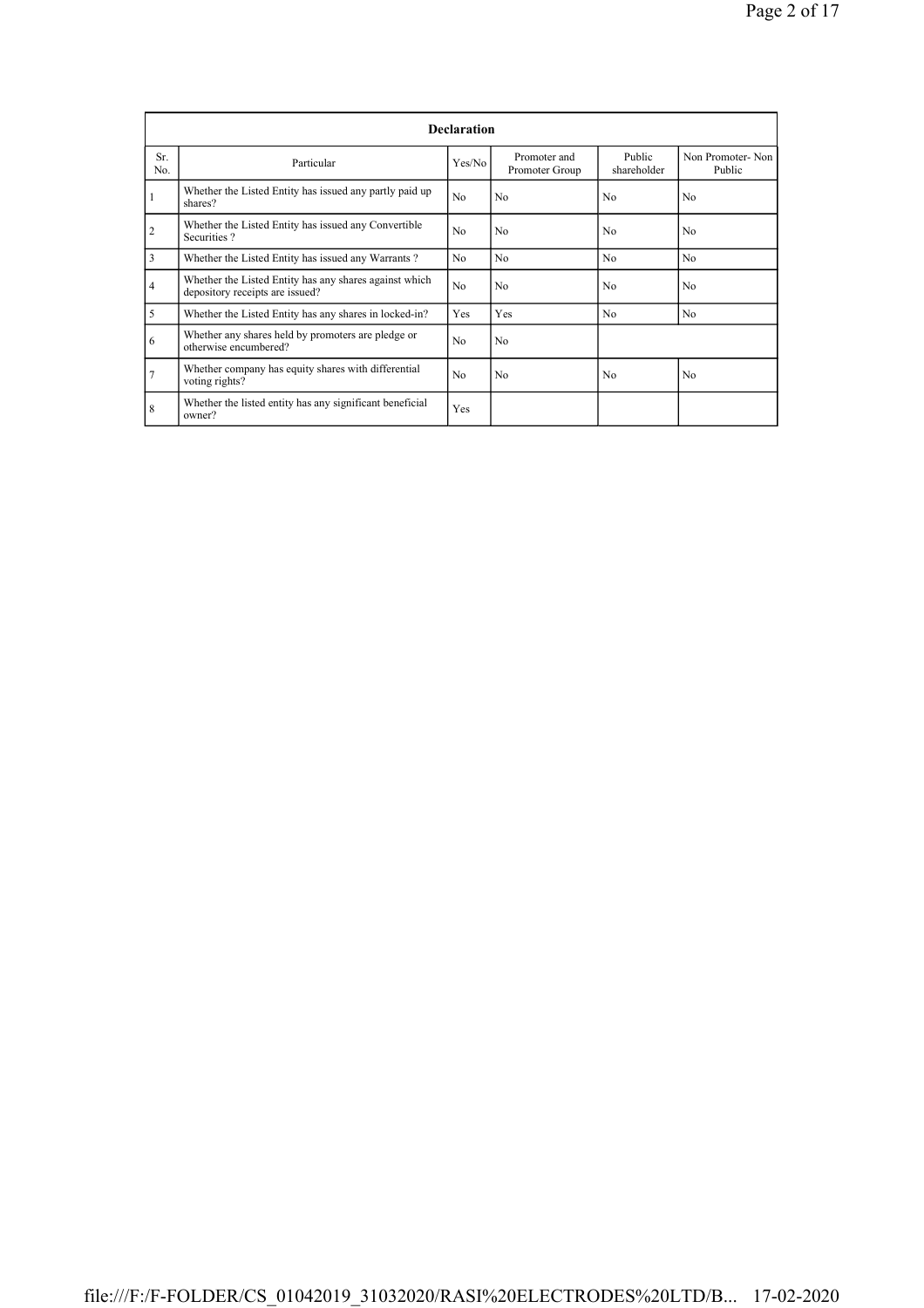|                 | <b>Table I - Summary Statement holding of specified securities</b> |                         |                         |                           |                                                                  |                                                      |                                                                          |                                                                  |               |          |                     |  |
|-----------------|--------------------------------------------------------------------|-------------------------|-------------------------|---------------------------|------------------------------------------------------------------|------------------------------------------------------|--------------------------------------------------------------------------|------------------------------------------------------------------|---------------|----------|---------------------|--|
| Category<br>(1) |                                                                    |                         | No. of                  | No. Of<br>Partly<br>paid- | No. Of<br>shares<br>underlying<br>Depository<br>Receipts<br>(VI) | Total nos.                                           | Shareholding<br>as a % of total<br>no. of shares                         | Number of Voting Rights held in each<br>class of securities (IX) |               |          |                     |  |
|                 | Category of<br>shareholder                                         | Nos. Of<br>shareholders | fully paid<br>up equity | up<br>equity              |                                                                  | shares<br>held (VII)<br>$= (IV) +$<br>$(V)$ + $(VI)$ | (calculated as<br>per SCRR,<br>1957) (VIII) As<br>$a\%$ of<br>$(A+B+C2)$ | No of Voting (XIV) Rights                                        |               |          | Total as a          |  |
|                 | (II)                                                               | (III)                   | shares<br>held (IV)     | shares<br>held<br>(V)     |                                                                  |                                                      |                                                                          | Class eg:<br>X                                                   | Class<br>eg:y | Total    | $%$ of<br>$(A+B+C)$ |  |
| (A)             | Promoter &<br>Promoter<br>Group                                    | 7                       | 8703550                 |                           |                                                                  | 8703550                                              | 27.96                                                                    | 8703550                                                          |               | 8703550  | 27.89               |  |
| (B)             | Public                                                             | 3879                    | 22426950                |                           |                                                                  | 22426950                                             | 72.04                                                                    | 22499922                                                         |               | 22499922 | 72.11               |  |
| (C)             | Non<br>Promoter-<br>Non Public                                     |                         |                         |                           |                                                                  |                                                      |                                                                          |                                                                  |               |          |                     |  |
| (C1)            | <b>Shares</b><br>underlying<br><b>DRs</b>                          |                         |                         |                           |                                                                  |                                                      |                                                                          |                                                                  |               |          |                     |  |
| (C2)            | Shares held<br>by<br>Employee<br>Trusts                            |                         |                         |                           |                                                                  |                                                      |                                                                          |                                                                  |               |          |                     |  |
|                 | Total                                                              | 3886                    | 31130500                |                           |                                                                  | 31130500                                             | 100                                                                      | 31203472                                                         |               | 31203472 | 100                 |  |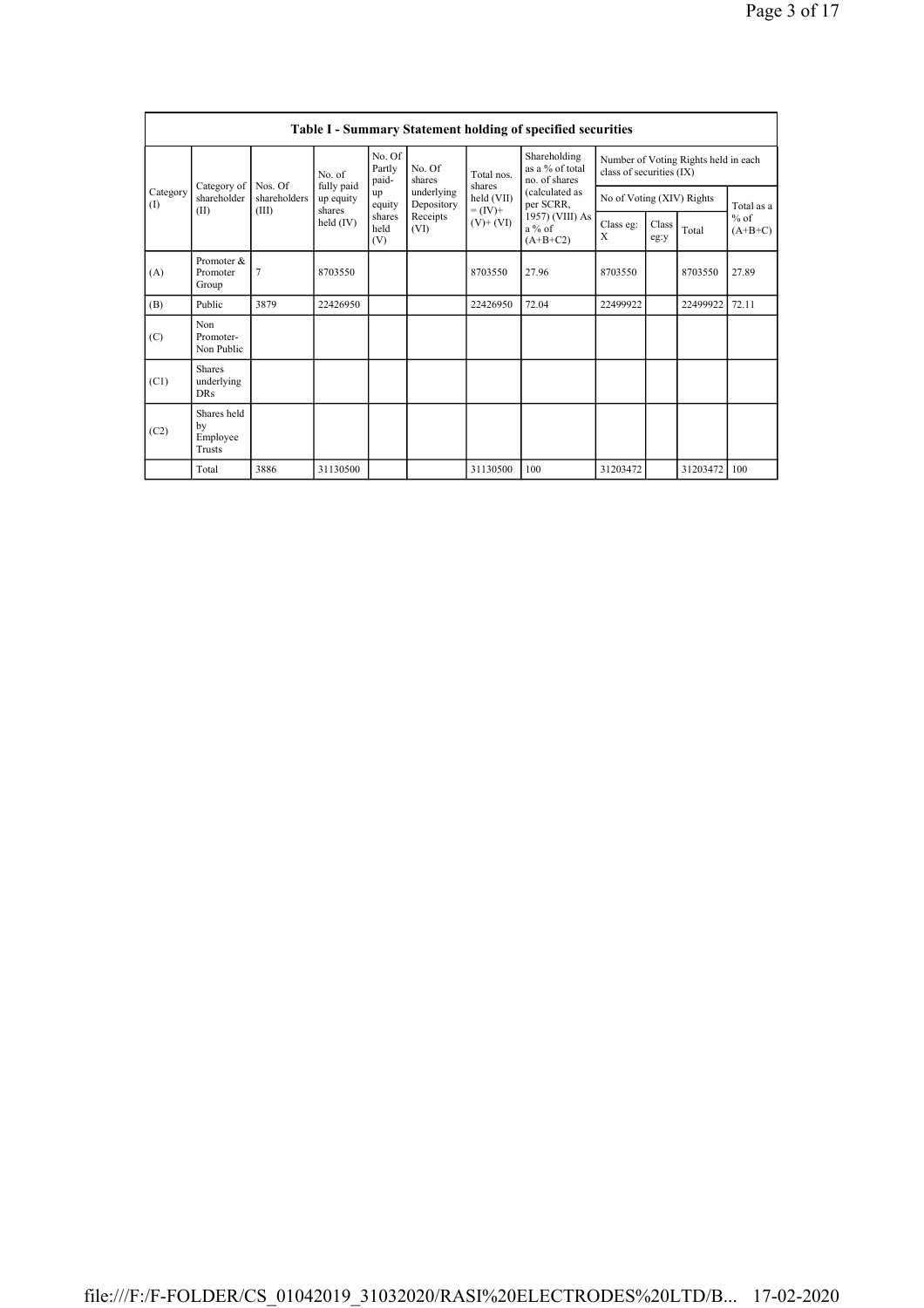|                 | Table I - Summary Statement holding of specified securities |                                                                                                                                                                         |                                                  |                                                                                            |                                                                                           |                                                  |            |                                                                               |                                |                                       |  |
|-----------------|-------------------------------------------------------------|-------------------------------------------------------------------------------------------------------------------------------------------------------------------------|--------------------------------------------------|--------------------------------------------------------------------------------------------|-------------------------------------------------------------------------------------------|--------------------------------------------------|------------|-------------------------------------------------------------------------------|--------------------------------|---------------------------------------|--|
| Category<br>(1) | Category of<br>shareholder<br>(II)                          | No. Of<br>No. of<br><b>Shares</b><br><b>Shares</b><br>Underlying<br>Underlying<br>Outstanding<br>Outstanding<br>convertible<br>Warrants<br>securities<br>$(X_i)$<br>(X) |                                                  | No. Of<br><b>Shares</b><br>Underlying<br>Outstanding<br>convertible                        | Shareholding, as<br>a % assuming<br>full conversion<br>of convertible<br>securities (as a | Number of<br>Locked in<br>shares (XII)           |            | Number of<br><b>Shares</b><br>pledged or<br>otherwise<br>encumbered<br>(XIII) |                                | Number of<br>equity shares<br>held in |  |
|                 |                                                             |                                                                                                                                                                         | securities and<br>No. Of<br>Warrants (Xi)<br>(a) | percentage of<br>diluted share<br>capital) $(XI)$ =<br>$(VII)+(X)$ As a<br>% of $(A+B+C2)$ | No. (a)                                                                                   | As a<br>$%$ of<br>total<br>Shares<br>held<br>(b) | No.<br>(a) | As a %<br>of total<br><b>Shares</b><br>held<br>(b)                            | dematerialized<br>form $(XIV)$ |                                       |  |
| (A)             | Promoter &<br>Promoter<br>Group                             |                                                                                                                                                                         |                                                  |                                                                                            | 27.96                                                                                     | 150000                                           | 1.72       |                                                                               |                                | 8703550                               |  |
| (B)             | Public                                                      |                                                                                                                                                                         |                                                  |                                                                                            | 72.04                                                                                     |                                                  |            |                                                                               |                                | 21636655                              |  |
| (C)             | Non<br>Promoter-<br>Non Public                              |                                                                                                                                                                         |                                                  |                                                                                            |                                                                                           |                                                  |            |                                                                               |                                |                                       |  |
| (C1)            | <b>Shares</b><br>underlying<br><b>DRs</b>                   |                                                                                                                                                                         |                                                  |                                                                                            |                                                                                           |                                                  |            |                                                                               |                                |                                       |  |
| (C2)            | Shares held<br>by<br>Employee<br>Trusts                     |                                                                                                                                                                         |                                                  |                                                                                            |                                                                                           |                                                  |            |                                                                               |                                |                                       |  |
|                 | Total                                                       |                                                                                                                                                                         |                                                  |                                                                                            | 100                                                                                       | 150000 0.48                                      |            |                                                                               |                                | 30340205                              |  |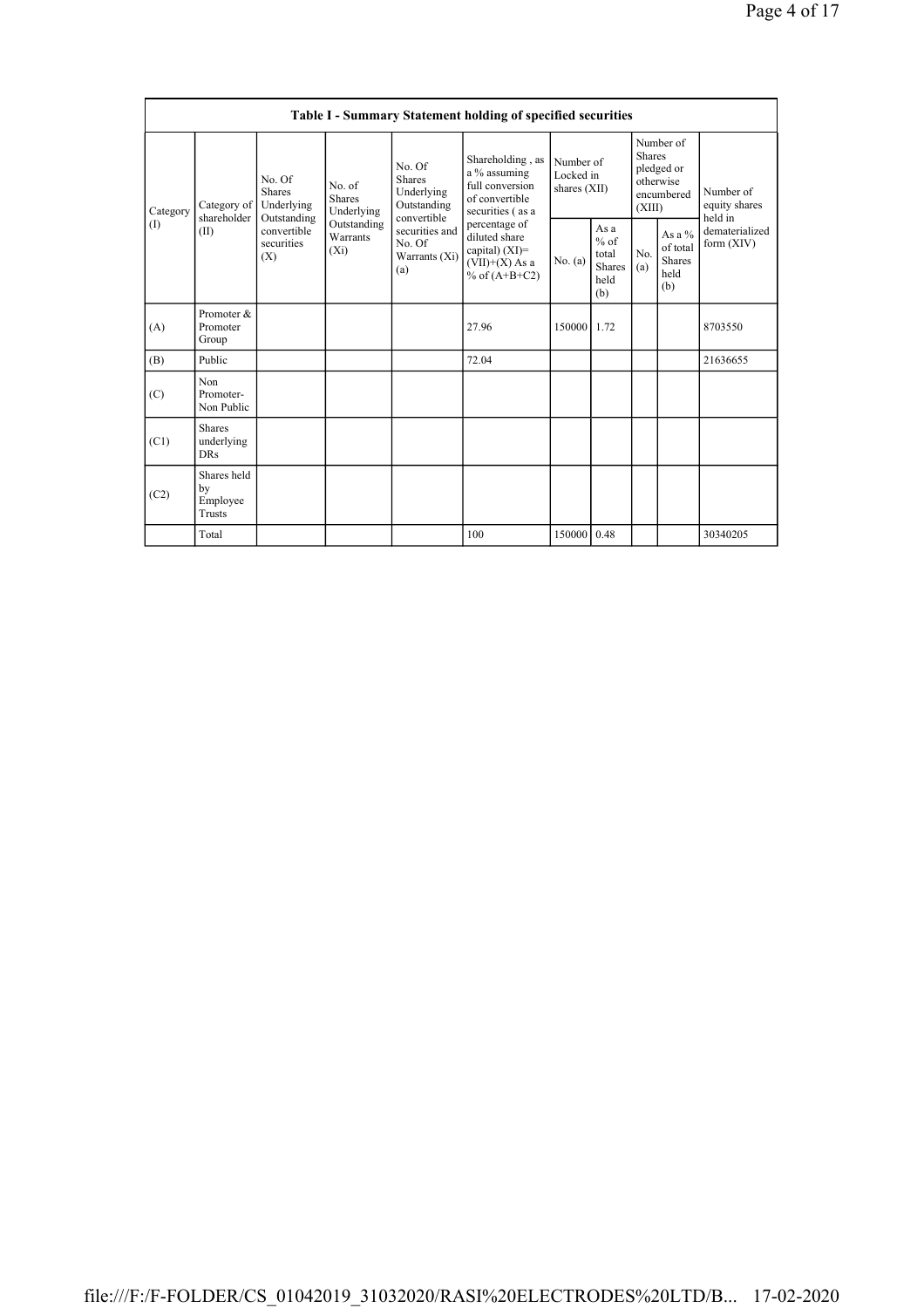|                                                                                                | Table II - Statement showing shareholding pattern of the Promoter and Promoter Group                                |                                  |                                   |                       |                          |                        |                                                     |                           |               |                                      |                                 |
|------------------------------------------------------------------------------------------------|---------------------------------------------------------------------------------------------------------------------|----------------------------------|-----------------------------------|-----------------------|--------------------------|------------------------|-----------------------------------------------------|---------------------------|---------------|--------------------------------------|---------------------------------|
|                                                                                                |                                                                                                                     |                                  | No. of                            | No.<br>Of<br>Partly   | No. Of<br>shares         | Total nos.<br>shares   | Shareholding<br>as a % of<br>total no. of<br>shares | class of securities (IX)  |               | Number of Voting Rights held in each |                                 |
| Sr.                                                                                            | Category $\&$<br>Name of the<br>Shareholders (I)                                                                    | Nos. Of<br>shareholders<br>(III) | fully paid<br>up equity<br>shares | paid-<br>up<br>equity | underlying<br>Depository | held<br>$(VII) =$      | (calculated<br>as per                               | No of Voting (XIV) Rights |               | Total<br>as a %                      |                                 |
|                                                                                                |                                                                                                                     |                                  | held $(IV)$                       | shares<br>held<br>(V) | Receipts<br>(VI)         | $(IV)+(V)$<br>$+ (VI)$ | SCRR,<br>1957) (VIII)<br>As a % of<br>$(A+B+C2)$    | Class eg:<br>X            | Class<br>eg:y | Total                                | of<br>Total<br>Voting<br>rights |
| A                                                                                              | Table II - Statement showing shareholding pattern of the Promoter and Promoter Group                                |                                  |                                   |                       |                          |                        |                                                     |                           |               |                                      |                                 |
| (1)                                                                                            | Indian                                                                                                              |                                  |                                   |                       |                          |                        |                                                     |                           |               |                                      |                                 |
| (a)                                                                                            | Individuals/Hindu<br>undivided Family                                                                               | 6                                | 8453550                           |                       |                          | 8453550                | 27.16                                               | 8453550                   |               | 8453550                              | 27.09                           |
| (d)                                                                                            | Any Other<br>(specify)                                                                                              | $\mathbf{1}$                     | 250000                            |                       |                          | 250000                 | 0.8                                                 | 250000                    |               | 250000                               | 0.8                             |
| Sub-Total<br>(A)(1)                                                                            |                                                                                                                     | $\boldsymbol{7}$                 | 8703550                           |                       |                          | 8703550                | 27.96                                               | 8703550                   |               | 8703550                              | 27.89                           |
| (2)                                                                                            | Foreign                                                                                                             |                                  |                                   |                       |                          |                        |                                                     |                           |               |                                      |                                 |
| Total<br>Shareholding<br>of Promoter<br>and<br>Promoter<br>Group $(A)=$<br>$(A)(1)+(A)$<br>(2) |                                                                                                                     | 7                                | 8703550                           |                       |                          | 8703550                | 27.96                                               | 8703550                   |               | 8703550                              | 27.89                           |
| B                                                                                              | Table III - Statement showing shareholding pattern of the Public shareholder                                        |                                  |                                   |                       |                          |                        |                                                     |                           |               |                                      |                                 |
| (1)                                                                                            | Institutions                                                                                                        |                                  |                                   |                       |                          |                        |                                                     |                           |               |                                      |                                 |
| (f)                                                                                            | Financial<br>Institutions/<br><b>Banks</b>                                                                          | $\mathbf{1}$                     | 11576                             |                       |                          | 11576                  | 0.04                                                | 11576                     |               | 11576                                | 0.04                            |
| Sub-Total<br>(B)(1)                                                                            |                                                                                                                     | 1                                | 11576                             |                       |                          | 11576                  | 0.04                                                | 11576                     |               | 11576                                | 0.04                            |
| (3)                                                                                            | Non-institutions                                                                                                    |                                  |                                   |                       |                          |                        |                                                     |                           |               |                                      |                                 |
| (a(i))                                                                                         | Individuals -<br>i.Individual<br>shareholders<br>holding nominal<br>share capital up<br>to Rs. 2 lakhs.             | 3616                             | 11121515                          |                       |                          | 11121515               | 35.73                                               | 11121515                  |               | 11121515                             | 35.64                           |
| (a(ii))                                                                                        | Individuals - ii.<br>Individual<br>shareholders<br>holding nominal<br>share capital in<br>excess of Rs. 2<br>lakhs. | 31                               | 8833851                           |                       |                          | 8833851                | 28.38                                               | 8833851                   |               | 8833851                              | 28.31                           |
| (e)                                                                                            | Any Other<br>(specify)                                                                                              | 231                              | 2460008                           |                       |                          | 2460008                | 7.9                                                 | 2532980                   |               | 2532980                              | 8.12                            |
| Sub-Total<br>(B)(3)                                                                            |                                                                                                                     | 3878                             | 22415374                          |                       |                          | 22415374               | 72                                                  | 22488346                  |               | 22488346                             | 72.07                           |
| <b>Total Public</b><br>Shareholding<br>$(B)= (B)(1) +$<br>$(B)(2)+(B)$<br>(3)                  |                                                                                                                     | 3879                             | 22426950                          |                       |                          | 22426950 72.04         |                                                     | 22499922                  |               | 22499922                             | 72.11                           |
| $\overline{C}$                                                                                 | Table IV - Statement showing shareholding pattern of the Non Promoter- Non Public shareholder                       |                                  |                                   |                       |                          |                        |                                                     |                           |               |                                      |                                 |
| Total<br>$(A+B+C2)$                                                                            |                                                                                                                     | 3886                             | 31130500                          |                       |                          | 31130500               | 100                                                 | 31203472                  |               | 31203472                             | 100                             |
| Total<br>$(A+B+C)$                                                                             |                                                                                                                     | 3886                             | 31130500                          |                       |                          | 31130500 100           |                                                     | 31203472                  |               | 31203472                             | 100                             |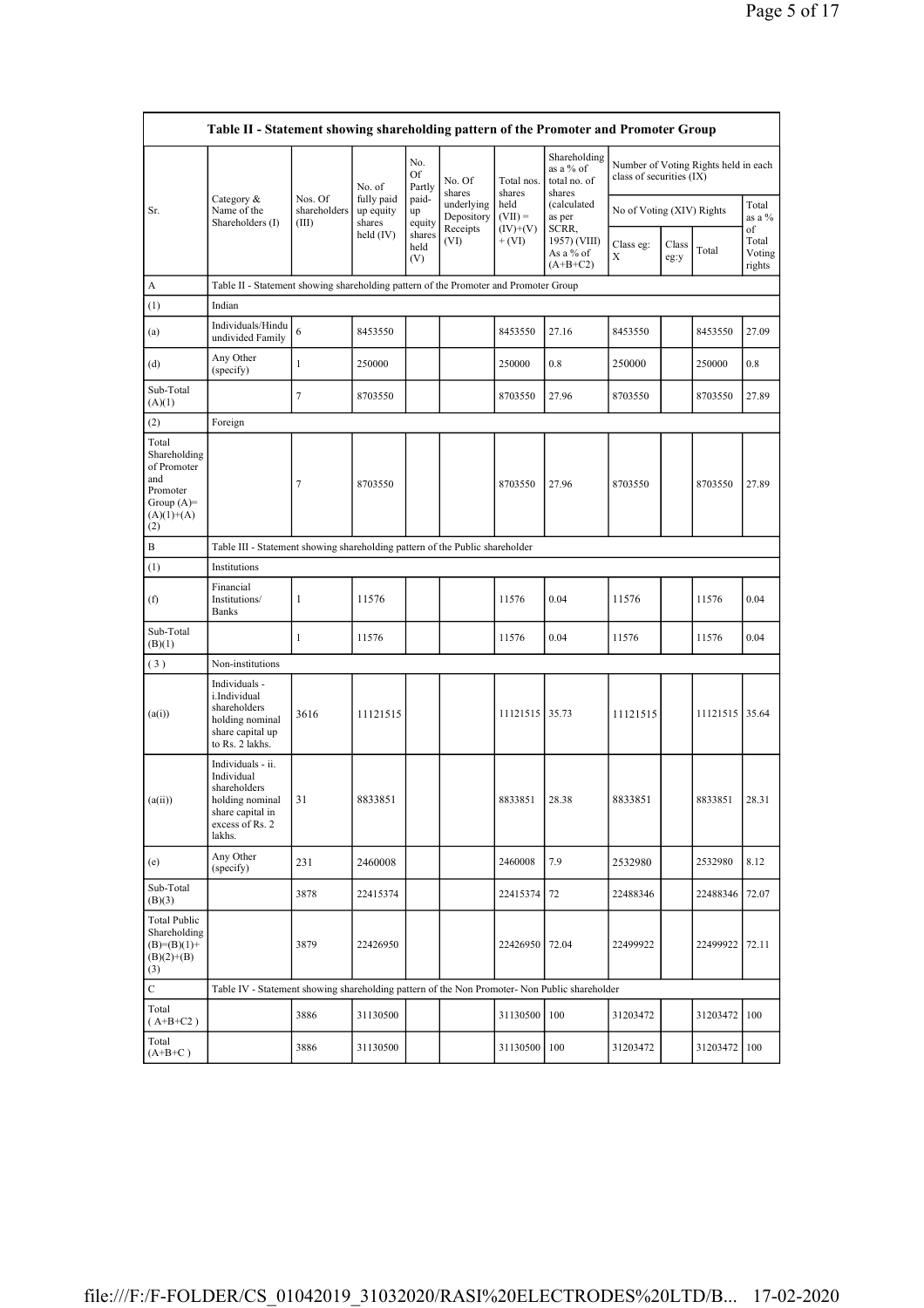| Table II - Statement showing shareholding pattern of the Promoter and Promoter Group   |                                                                                               |                                                                   |                                                                             |                                                                                                                                                                                          |                                        |                                             |                                                                               |                                         |                                       |
|----------------------------------------------------------------------------------------|-----------------------------------------------------------------------------------------------|-------------------------------------------------------------------|-----------------------------------------------------------------------------|------------------------------------------------------------------------------------------------------------------------------------------------------------------------------------------|----------------------------------------|---------------------------------------------|-------------------------------------------------------------------------------|-----------------------------------------|---------------------------------------|
| Sr.                                                                                    | No. Of Shares<br>Underlying<br>Outstanding<br>convertible<br>securities $(X)$                 | No. of Shares<br>Underlying<br>Outstanding<br>Warrants<br>$(X_i)$ | No. Of Shares<br>Underlying<br>Outstanding<br>convertible<br>securities and | Shareholding, as a<br>% assuming full<br>conversion of<br>convertible<br>securities (as a<br>percentage of<br>diluted share<br>capital) $(XI) = (VII)$<br>$+(X)$ As a % of<br>$(A+B+C2)$ | Number of<br>Locked in shares<br>(XII) |                                             | Number of<br><b>Shares</b><br>pledged or<br>otherwise<br>encumbered<br>(XIII) |                                         | Number of<br>equity shares<br>held in |
|                                                                                        |                                                                                               |                                                                   | No. Of<br>Warrants (Xi)<br>(a)                                              |                                                                                                                                                                                          | No. (a)                                | As a %<br>of total<br>Shares<br>held<br>(b) | No.<br>(a)                                                                    | As a %<br>of total<br>Shares<br>held(b) | dematerialized<br>form $(XIV)$        |
| A                                                                                      |                                                                                               |                                                                   |                                                                             | Table II - Statement showing shareholding pattern of the Promoter and Promoter Group                                                                                                     |                                        |                                             |                                                                               |                                         |                                       |
| (1)                                                                                    | Indian                                                                                        |                                                                   |                                                                             |                                                                                                                                                                                          |                                        |                                             |                                                                               |                                         |                                       |
| (a)                                                                                    |                                                                                               |                                                                   |                                                                             | 27.16                                                                                                                                                                                    | 150000                                 | 1.77                                        |                                                                               |                                         | 8453550                               |
| (d)                                                                                    |                                                                                               |                                                                   |                                                                             | 0.8                                                                                                                                                                                      | $\overline{0}$                         | $\overline{0}$                              |                                                                               |                                         | 250000                                |
| Sub-Total (A)<br>(1)                                                                   |                                                                                               |                                                                   |                                                                             | 27.96                                                                                                                                                                                    | 150000                                 | 1.72                                        |                                                                               |                                         | 8703550                               |
| (2)                                                                                    | Foreign                                                                                       |                                                                   |                                                                             |                                                                                                                                                                                          |                                        |                                             |                                                                               |                                         |                                       |
| Total<br>Shareholding<br>of Promoter<br>and Promoter<br>Group $(A)=A)$<br>$(1)+(A)(2)$ |                                                                                               |                                                                   |                                                                             | 27.96                                                                                                                                                                                    | 150000 1.72                            |                                             |                                                                               |                                         | 8703550                               |
| B                                                                                      |                                                                                               |                                                                   |                                                                             | Table III - Statement showing shareholding pattern of the Public shareholder                                                                                                             |                                        |                                             |                                                                               |                                         |                                       |
| (1)                                                                                    | Institutions                                                                                  |                                                                   |                                                                             |                                                                                                                                                                                          |                                        |                                             |                                                                               |                                         |                                       |
| (f)                                                                                    |                                                                                               |                                                                   |                                                                             | 0.04                                                                                                                                                                                     |                                        |                                             |                                                                               |                                         | 11576                                 |
| Sub-Total (B)<br>(1)                                                                   |                                                                                               |                                                                   |                                                                             | 0.04                                                                                                                                                                                     |                                        |                                             |                                                                               |                                         | 11576                                 |
| (3)                                                                                    | Non-institutions                                                                              |                                                                   |                                                                             |                                                                                                                                                                                          |                                        |                                             |                                                                               |                                         |                                       |
| (a(i))                                                                                 |                                                                                               |                                                                   |                                                                             | 35.73                                                                                                                                                                                    |                                        |                                             |                                                                               |                                         | 10331220                              |
| (a(ii))                                                                                |                                                                                               |                                                                   |                                                                             | 28.38                                                                                                                                                                                    |                                        |                                             |                                                                               |                                         | 8833851                               |
| (e)                                                                                    |                                                                                               |                                                                   |                                                                             | 7.9                                                                                                                                                                                      |                                        |                                             |                                                                               |                                         | 2460008                               |
| Sub-Total (B)<br>(3)                                                                   |                                                                                               |                                                                   |                                                                             | 72                                                                                                                                                                                       |                                        |                                             |                                                                               |                                         | 21625079                              |
| <b>Total Public</b><br>Shareholding<br>$(B)=(B)(1)+$<br>$(B)(2)+(B)(3)$                |                                                                                               |                                                                   |                                                                             | 72.04                                                                                                                                                                                    |                                        |                                             |                                                                               |                                         | 21636655                              |
| $\mathsf{C}$                                                                           | Table IV - Statement showing shareholding pattern of the Non Promoter- Non Public shareholder |                                                                   |                                                                             |                                                                                                                                                                                          |                                        |                                             |                                                                               |                                         |                                       |
| Total<br>$(A+B+C2)$                                                                    |                                                                                               |                                                                   |                                                                             | 100                                                                                                                                                                                      | 150000 0.48                            |                                             |                                                                               |                                         | 30340205                              |
| Total<br>$(A+B+C)$                                                                     |                                                                                               |                                                                   |                                                                             | 100                                                                                                                                                                                      | 150000 0.48                            |                                             |                                                                               |                                         | 30340205                              |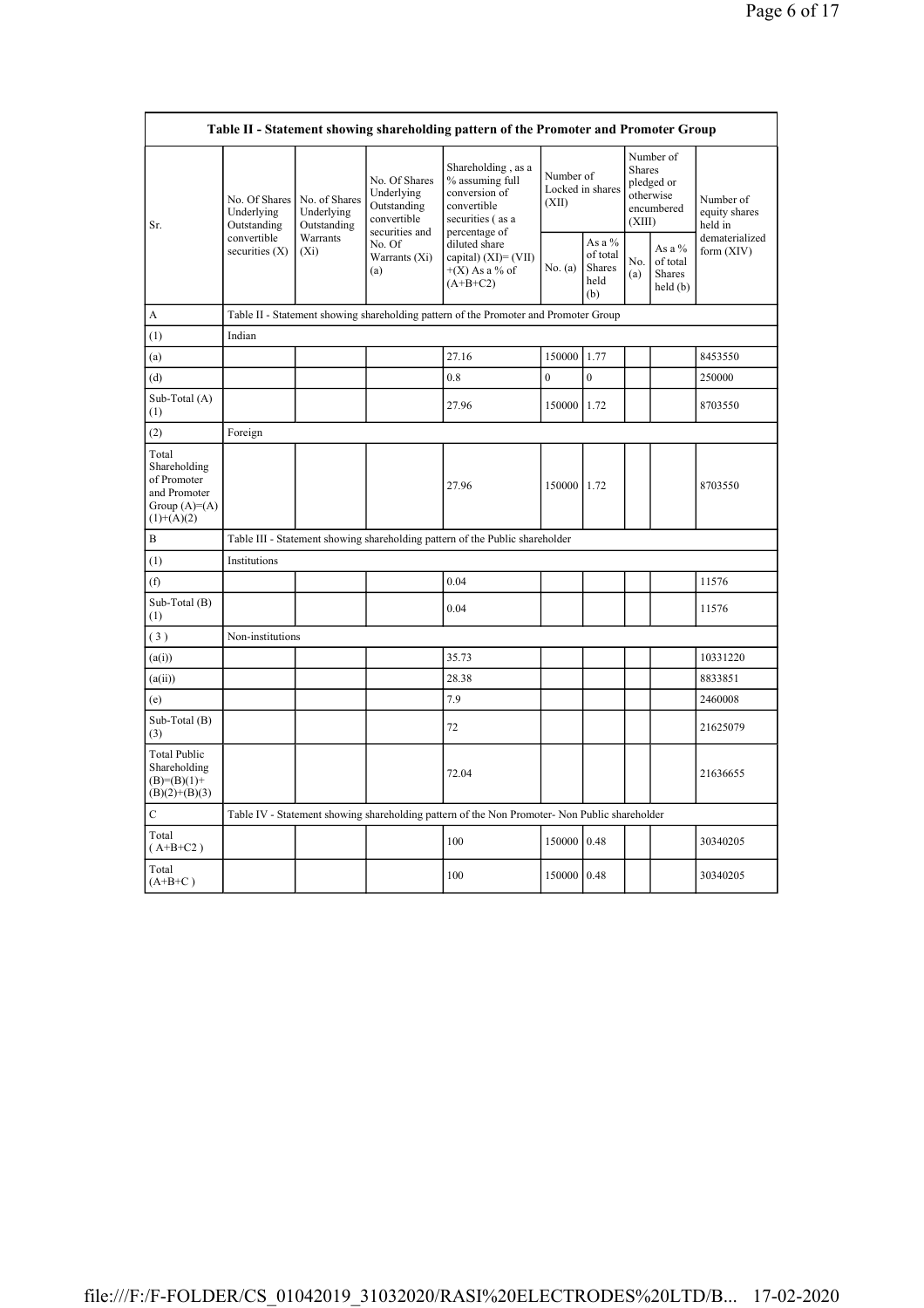| Individuals/Hindu undivided Family                                                                                                                                                           |                                                               |                    |                             |                             |                                 |                    |  |  |  |  |
|----------------------------------------------------------------------------------------------------------------------------------------------------------------------------------------------|---------------------------------------------------------------|--------------------|-----------------------------|-----------------------------|---------------------------------|--------------------|--|--|--|--|
| Searial No.                                                                                                                                                                                  | $\mathbf{1}$                                                  | $\overline{c}$     | $\overline{\mathbf{3}}$     | $\overline{4}$              | 5                               | 6                  |  |  |  |  |
| Name of the<br>Shareholders (I)                                                                                                                                                              | <b>B POPATLAL</b><br>KOTHARI                                  | P NITYA<br>KOTHARI | P MANJULA<br><b>KOTHARI</b> | P KASHYAP<br><b>KOTHARI</b> | POPATLAL<br>KOTHARI AND<br>SONS | RUCHI N<br>KOTHARI |  |  |  |  |
| PAN(II)                                                                                                                                                                                      | AAIPK7746D                                                    | AANPK2428F         | AAIPK7745A                  | AAOPK0675M                  | AAAHP2895Q                      | AFIPJ0913Q         |  |  |  |  |
| No. of fully paid<br>up equity shares<br>held (IV)                                                                                                                                           | 4962030                                                       | 1061485            | 882700                      | 1213065                     | 218570                          | 115700             |  |  |  |  |
| No. Of Partly paid-<br>up equity shares<br>held (V)                                                                                                                                          |                                                               |                    |                             |                             |                                 |                    |  |  |  |  |
| No. Of shares<br>underlying<br>Depository<br>Receipts (VI)                                                                                                                                   |                                                               |                    |                             |                             |                                 |                    |  |  |  |  |
| Total nos. shares<br>held $(VII) = (IV) +$<br>$(V)$ + $(VI)$                                                                                                                                 | 4962030                                                       | 1061485            | 882700                      | 1213065                     | 218570                          | 115700             |  |  |  |  |
| Shareholding as a<br>% of total no. of<br>shares (calculated<br>as per SCRR,<br>1957) (VIII) As a<br>% of $(A+B+C2)$                                                                         | 15.94                                                         | 3.41               | 2.84                        | 3.9                         | 0.7                             | 0.37               |  |  |  |  |
|                                                                                                                                                                                              | Number of Voting Rights held in each class of securities (IX) |                    |                             |                             |                                 |                    |  |  |  |  |
| Class eg: $X$                                                                                                                                                                                | 4962030                                                       | 1061485            | 882700                      | 1213065                     | 218570                          | 115700             |  |  |  |  |
| Class eg:y                                                                                                                                                                                   |                                                               |                    |                             |                             |                                 |                    |  |  |  |  |
| Total                                                                                                                                                                                        | 4962030                                                       | 1061485            | 882700                      | 1213065                     | 218570                          | 115700             |  |  |  |  |
| Total as a % of<br><b>Total Voting rights</b>                                                                                                                                                | 15.9                                                          | 3.4                | 2.83                        | 3.89                        | 0.7                             | 0.37               |  |  |  |  |
| No. Of Shares<br>Underlying<br>Outstanding<br>convertible<br>securities $(X)$<br>No. of Shares                                                                                               |                                                               |                    |                             |                             |                                 |                    |  |  |  |  |
| Underlying<br>Outstanding<br>Warrants (Xi)                                                                                                                                                   |                                                               |                    |                             |                             |                                 |                    |  |  |  |  |
| No. Of Shares<br>Underlying<br>Outstanding<br>convertible<br>securities and No.<br>Of Warrants (Xi)<br>(a)                                                                                   |                                                               |                    |                             |                             |                                 |                    |  |  |  |  |
| Shareholding, as a<br>% assuming full<br>conversion of<br>convertible<br>securities (as a<br>percentage of<br>diluted share<br>capital) $(XI) = (VII)$<br>$+(Xi)(a)$ As a % of<br>$(A+B+C2)$ | 15.94                                                         | 3.41               | 2.84                        | 3.9                         | 0.7                             | 0.37               |  |  |  |  |
| Number of Locked in shares (XII)                                                                                                                                                             |                                                               |                    |                             |                             |                                 |                    |  |  |  |  |
| No. (a)                                                                                                                                                                                      | 125000                                                        | $\boldsymbol{0}$   | $\bf{0}$                    | $\boldsymbol{0}$            | $\boldsymbol{0}$                | 25000              |  |  |  |  |
| As a % of total<br>Shares held (b)                                                                                                                                                           | 2.52                                                          | $\overline{0}$     | $\mathbf{0}$                | $\boldsymbol{0}$            | $\boldsymbol{0}$                | 21.61              |  |  |  |  |
|                                                                                                                                                                                              | Number of Shares pledged or otherwise encumbered (XIII)       |                    |                             |                             |                                 |                    |  |  |  |  |
| No. (a)                                                                                                                                                                                      |                                                               |                    |                             |                             |                                 |                    |  |  |  |  |
| As a % of total<br>Shares held (b)                                                                                                                                                           |                                                               |                    |                             |                             |                                 |                    |  |  |  |  |
| Number of equity<br>shares held in<br>dematerialized<br>form (XIV)                                                                                                                           | 4962030                                                       | 1061485            | 882700                      | 1213065                     | 218570                          | 115700             |  |  |  |  |
| Reason for not providing PAN                                                                                                                                                                 |                                                               |                    |                             |                             |                                 |                    |  |  |  |  |
| Reason for not<br>providing PAN                                                                                                                                                              |                                                               |                    |                             |                             |                                 |                    |  |  |  |  |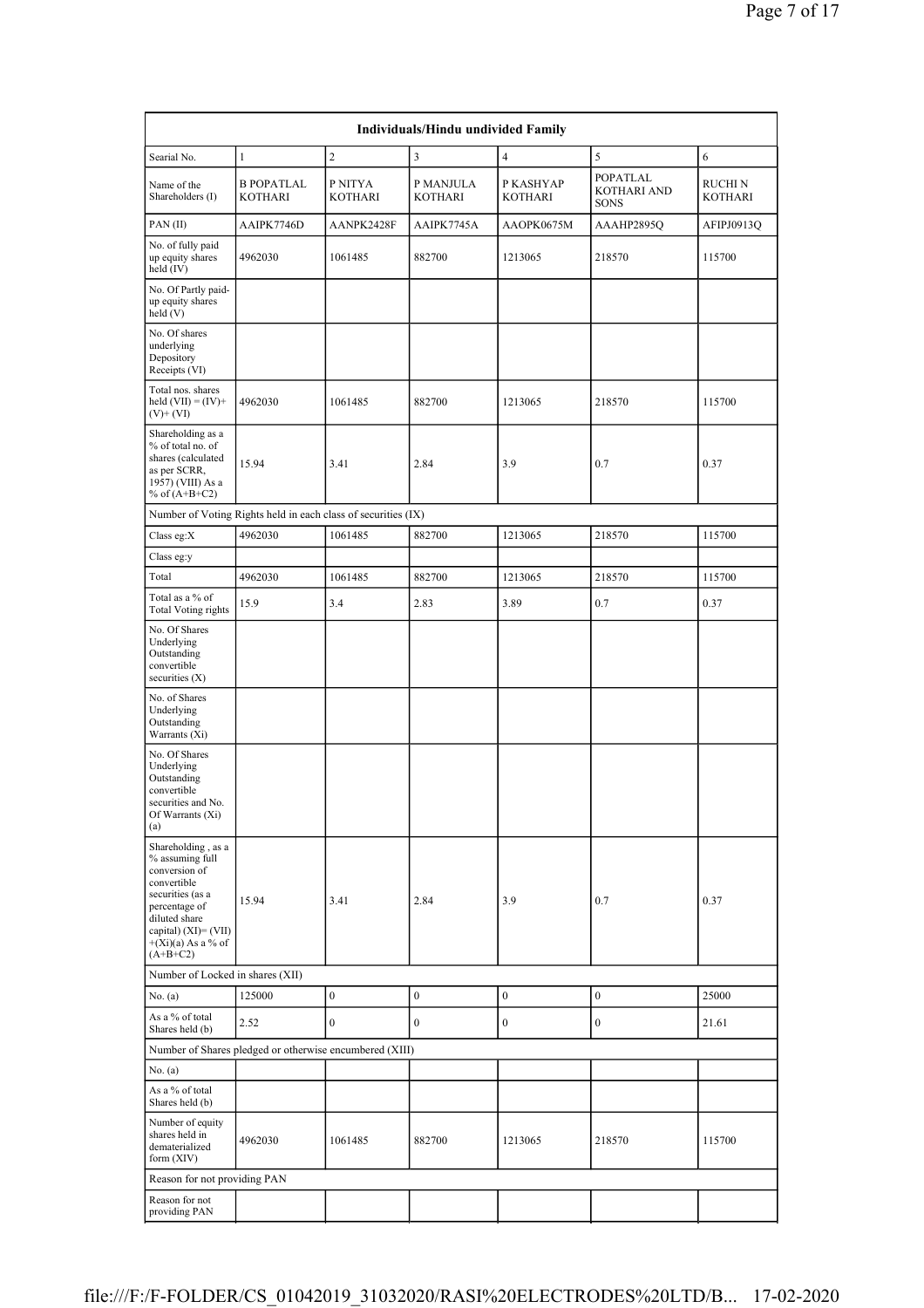| $\sim$<br>Shar<br>tyne<br>eholde<br>∿v D⊌<br>. . | ٦m<br>moter<br> | mote.<br>ΩТ | omoter | notei<br><br>۱г | .10ter<br>н | omote: |
|--------------------------------------------------|-----------------|-------------|--------|-----------------|-------------|--------|
|                                                  |                 |             |        |                 |             |        |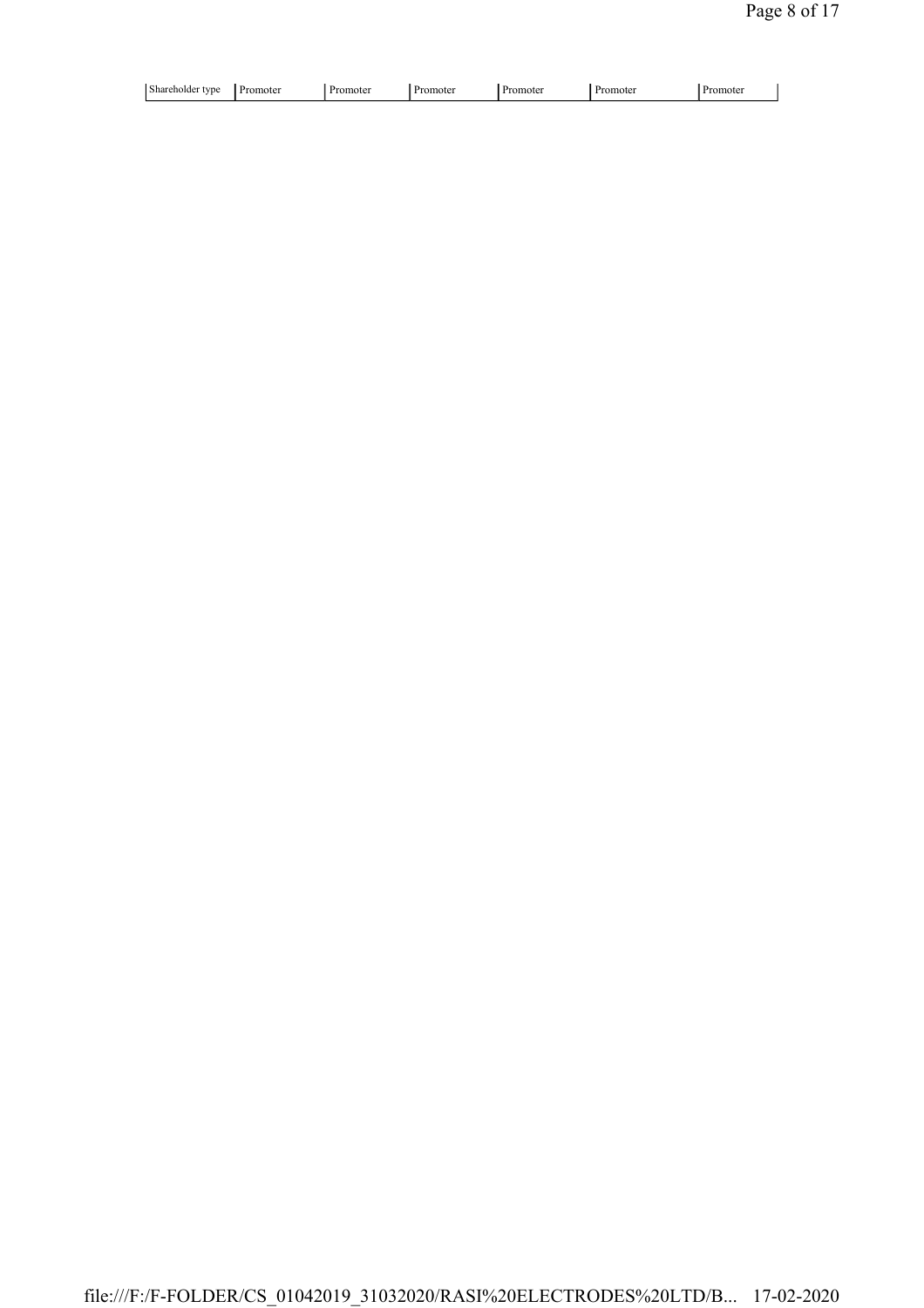| Individuals/Hindu undivided Family                                                                                                                                                           |                                                               |  |  |  |  |  |  |  |
|----------------------------------------------------------------------------------------------------------------------------------------------------------------------------------------------|---------------------------------------------------------------|--|--|--|--|--|--|--|
| Searial No.                                                                                                                                                                                  |                                                               |  |  |  |  |  |  |  |
| Name of the<br>Shareholders (I)                                                                                                                                                              | Click here to go back                                         |  |  |  |  |  |  |  |
| PAN(II)                                                                                                                                                                                      | Total                                                         |  |  |  |  |  |  |  |
| No. of fully paid<br>up equity shares<br>held (IV)                                                                                                                                           | 8453550                                                       |  |  |  |  |  |  |  |
| No. Of Partly paid-<br>up equity shares<br>held(V)                                                                                                                                           |                                                               |  |  |  |  |  |  |  |
| No. Of shares<br>underlying<br>Depository<br>Receipts (VI)                                                                                                                                   |                                                               |  |  |  |  |  |  |  |
| Total nos. shares<br>held $(VII) = (IV) +$<br>$(V)$ + $(VI)$                                                                                                                                 | 8453550                                                       |  |  |  |  |  |  |  |
| Shareholding as a<br>% of total no. of<br>shares (calculated<br>as per SCRR,<br>1957) (VIII) As a<br>% of $(A+B+C2)$                                                                         | 27.16                                                         |  |  |  |  |  |  |  |
|                                                                                                                                                                                              | Number of Voting Rights held in each class of securities (IX) |  |  |  |  |  |  |  |
| Class eg: $X$                                                                                                                                                                                | 8453550                                                       |  |  |  |  |  |  |  |
| Class eg:y                                                                                                                                                                                   |                                                               |  |  |  |  |  |  |  |
| Total                                                                                                                                                                                        | 8453550                                                       |  |  |  |  |  |  |  |
| Total as a % of<br><b>Total Voting rights</b>                                                                                                                                                | 27.09                                                         |  |  |  |  |  |  |  |
| No. Of Shares<br>Underlying<br>Outstanding<br>convertible<br>securities $(X)$                                                                                                                |                                                               |  |  |  |  |  |  |  |
| No. of Shares<br>Underlying<br>Outstanding<br>Warrants (Xi)                                                                                                                                  |                                                               |  |  |  |  |  |  |  |
| No. Of Shares<br>Underlying<br>Outstanding<br>convertible<br>securities and No.<br>Of Warrants $(Xi)$<br>(a)                                                                                 |                                                               |  |  |  |  |  |  |  |
| Shareholding, as a<br>% assuming full<br>conversion of<br>convertible<br>securities (as a<br>percentage of<br>diluted share<br>capital) $(XI) = (VII)$<br>$+(Xi)(a)$ As a % of<br>$(A+B+C2)$ | 27.16                                                         |  |  |  |  |  |  |  |
| Number of Locked in shares (XII)                                                                                                                                                             |                                                               |  |  |  |  |  |  |  |
| No. $(a)$                                                                                                                                                                                    | 150000                                                        |  |  |  |  |  |  |  |
| As a % of total<br>Shares held (b)                                                                                                                                                           | 1.77                                                          |  |  |  |  |  |  |  |
|                                                                                                                                                                                              | Number of Shares pledged or otherwise encumbered (XIII)       |  |  |  |  |  |  |  |
| No. $(a)$                                                                                                                                                                                    |                                                               |  |  |  |  |  |  |  |
| As a % of total<br>Shares held (b)                                                                                                                                                           |                                                               |  |  |  |  |  |  |  |
| Number of equity<br>shares held in<br>dematerialized<br>form (XIV)                                                                                                                           | 8453550                                                       |  |  |  |  |  |  |  |
| Reason for not providing PAN                                                                                                                                                                 |                                                               |  |  |  |  |  |  |  |
| Reason for not<br>providing PAN                                                                                                                                                              |                                                               |  |  |  |  |  |  |  |
| Shareholder type                                                                                                                                                                             |                                                               |  |  |  |  |  |  |  |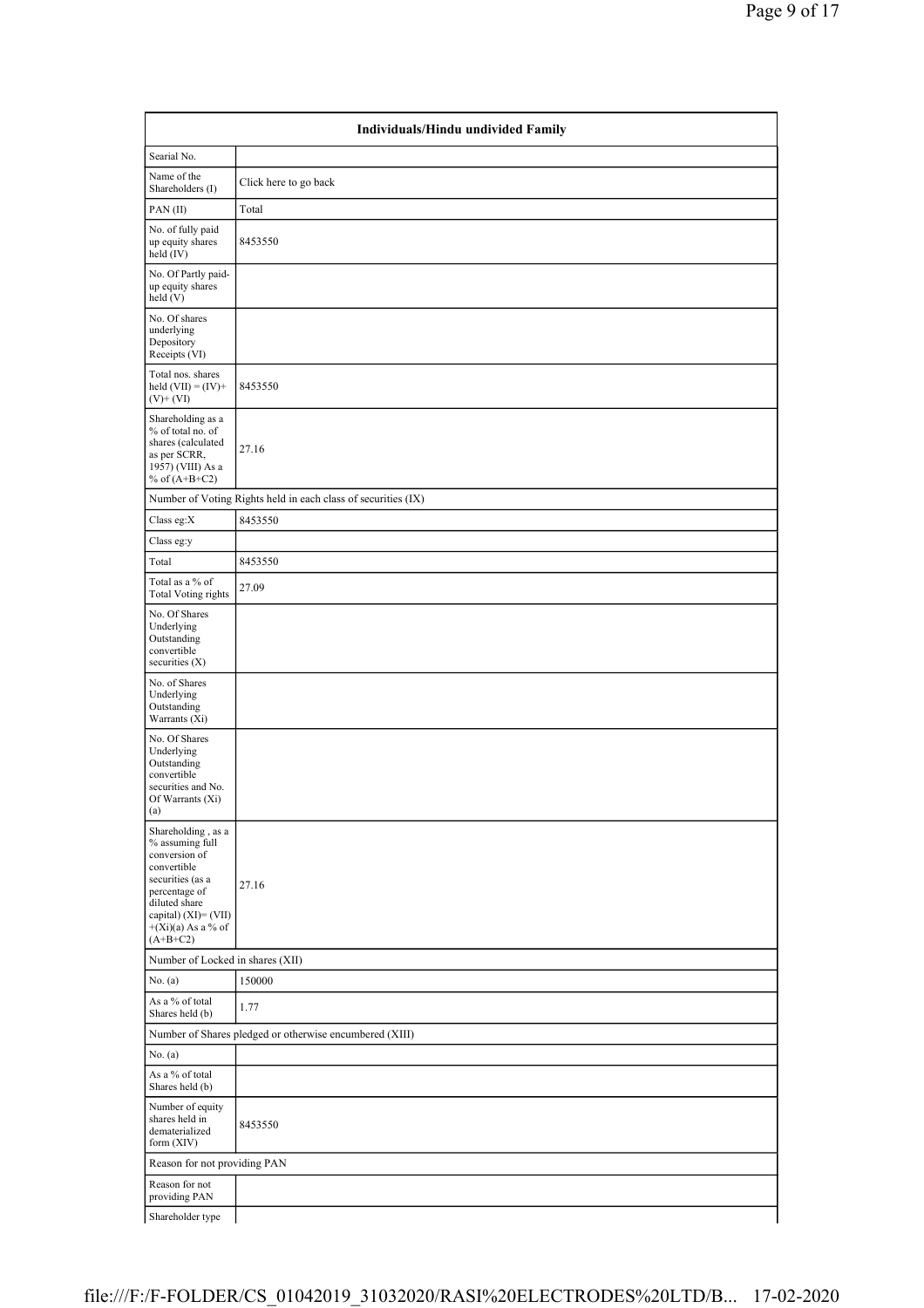Page 10 of 17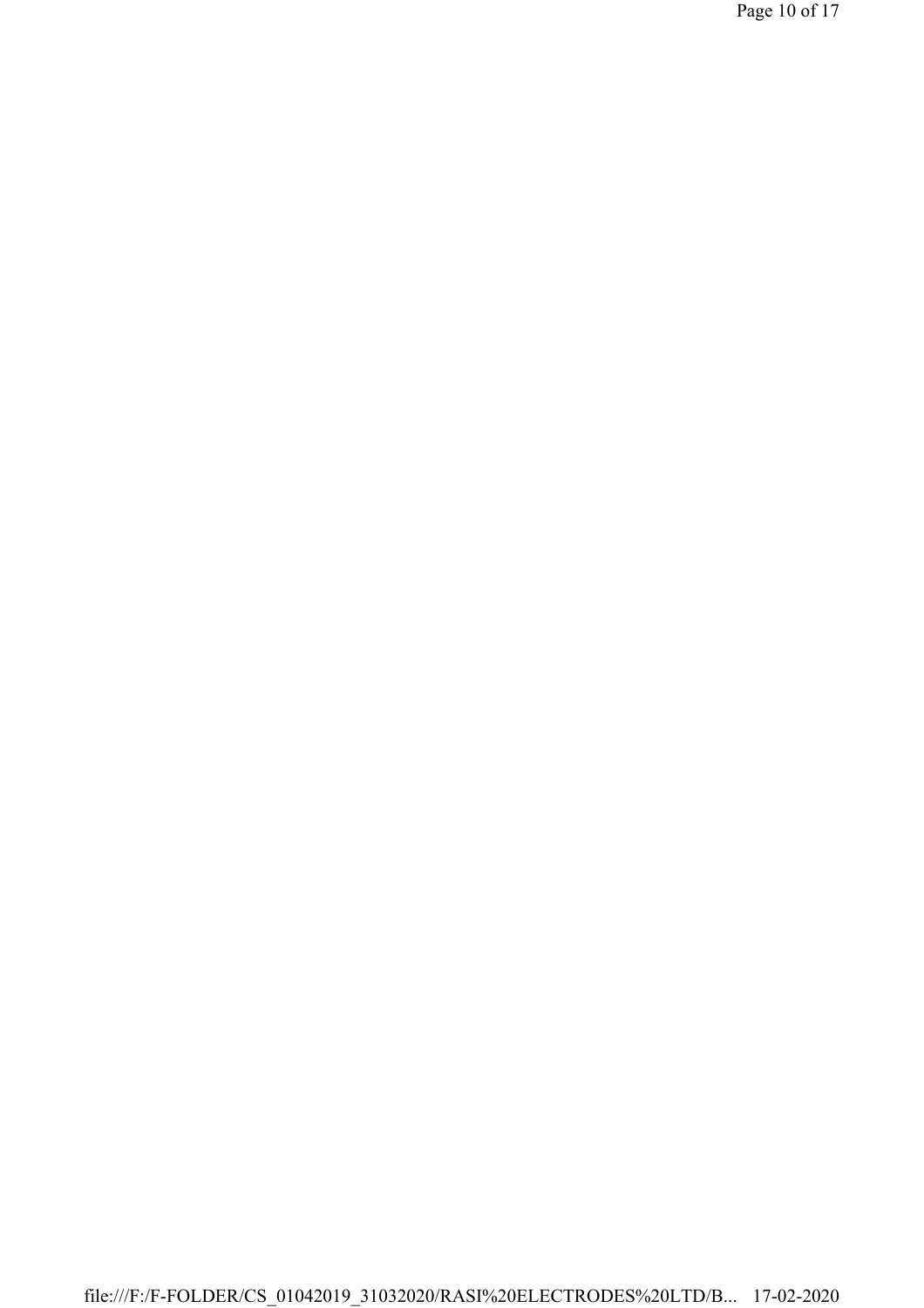| Searial No.                                                                                                                                                                              | $\mathbf{1}$                                                  |                       |
|------------------------------------------------------------------------------------------------------------------------------------------------------------------------------------------|---------------------------------------------------------------|-----------------------|
| Category                                                                                                                                                                                 | <b>Bodies Corporate</b>                                       | Click here to go back |
| Name of the<br>Shareholders (I)                                                                                                                                                          | <b>BPK DEVELOPERS P LIMITED</b>                               |                       |
| PAN(II)                                                                                                                                                                                  | AAHFB9968P                                                    | Total                 |
| No. of the<br>Shareholders (I)                                                                                                                                                           | $\mathbf{1}$                                                  | $\mathbf{1}$          |
| No. of fully paid<br>up equity shares<br>held (IV)                                                                                                                                       | 250000                                                        | 250000                |
| No. Of Partly paid-<br>up equity shares<br>held(V)                                                                                                                                       |                                                               |                       |
| No. Of shares<br>underlying<br>Depository<br>Receipts (VI)                                                                                                                               |                                                               |                       |
| Total nos. shares<br>held $(VII) = (IV) +$<br>$(V)$ + $(VI)$                                                                                                                             | 250000                                                        | 250000                |
| Shareholding as a<br>% of total no. of<br>shares (calculated<br>as per SCRR,<br>1957) (VIII) As a<br>% of $(A+B+C2)$                                                                     | 0.8                                                           | 0.8                   |
|                                                                                                                                                                                          | Number of Voting Rights held in each class of securities (IX) |                       |
| Class eg: X                                                                                                                                                                              | 250000                                                        | 250000                |
| Class eg:y                                                                                                                                                                               |                                                               |                       |
| Total                                                                                                                                                                                    | 250000                                                        | 250000                |
| Total as a % of<br><b>Total Voting rights</b>                                                                                                                                            | 0.8                                                           | $0.8\,$               |
| No. Of Shares<br>Underlying<br>Outstanding<br>convertible<br>securities $(X)$                                                                                                            |                                                               |                       |
| No. of Shares<br>Underlying<br>Outstanding<br>Warrants $(X_i)$                                                                                                                           |                                                               |                       |
| No. Of Shares<br>Underlying<br>Outstanding<br>convertible<br>securities and No.<br>Of Warrants (Xi)<br>(a)                                                                               |                                                               |                       |
| Shareholding, as a<br>% assuming full<br>conversion of<br>convertible<br>securities (as a<br>percentage of<br>diluted share<br>capital) $(XI) = (VII)$<br>$+(X)$ As a % of<br>$(A+B+C2)$ | 0.8                                                           | 0.8                   |
| Number of Locked in shares (XII)                                                                                                                                                         |                                                               |                       |
| No. (a)                                                                                                                                                                                  | $\mathbf 0$                                                   | $\boldsymbol{0}$      |
| As a % of total<br>Shares held (b)                                                                                                                                                       | $\theta$                                                      | $\mathbf{0}$          |
|                                                                                                                                                                                          | Number of Shares pledged or otherwise encumbered (XIII)       |                       |
| No. (a)                                                                                                                                                                                  |                                                               |                       |
| As a $\%$ of total<br>Shares held (b)                                                                                                                                                    |                                                               |                       |
| Number of equity<br>shares held in<br>dematerialized<br>form (XIV)                                                                                                                       | 250000                                                        | 250000                |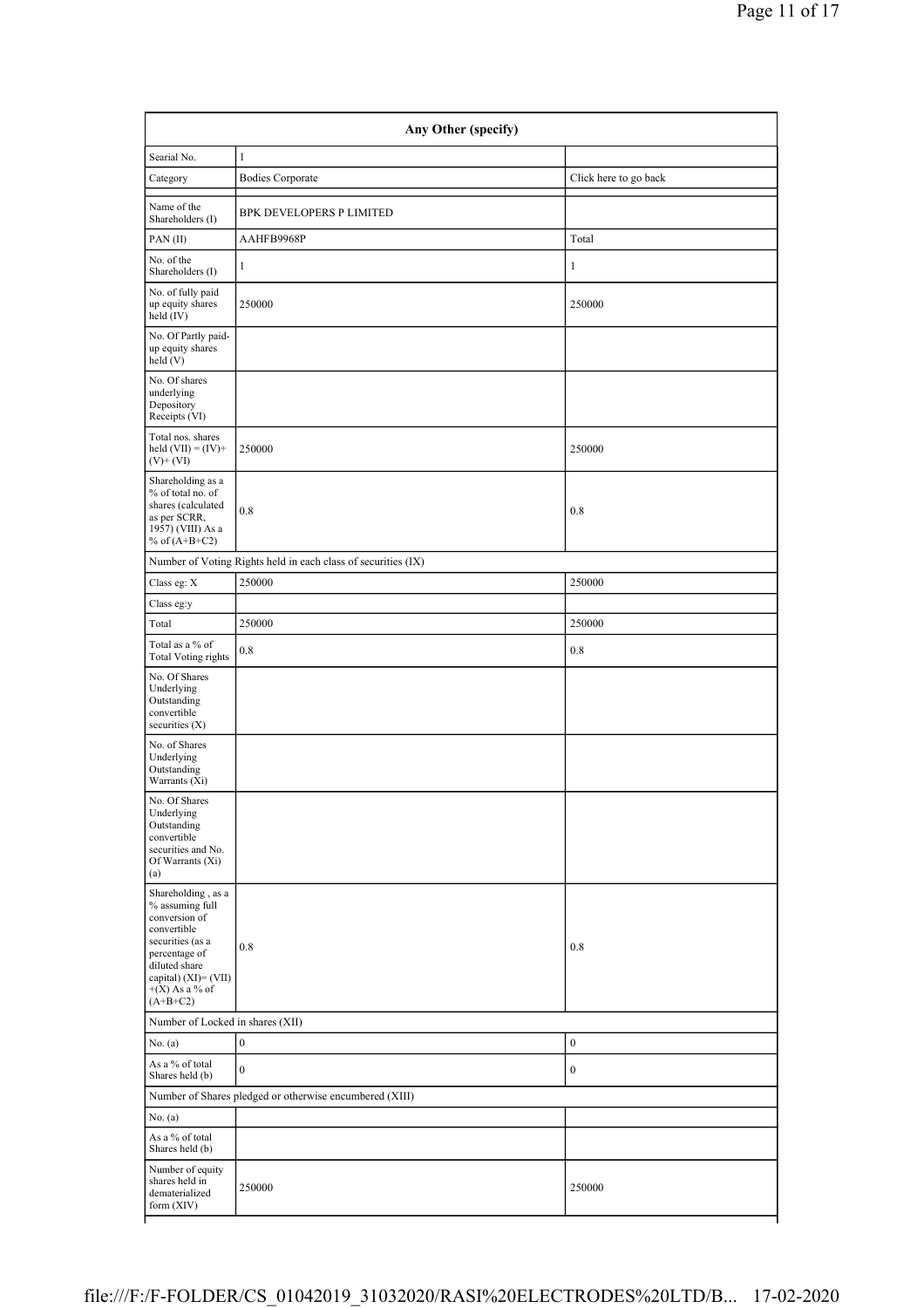|                                 | Reason for not providing PAN |  |  |  |  |  |  |  |
|---------------------------------|------------------------------|--|--|--|--|--|--|--|
| Reason for not<br>providing PAN |                              |  |  |  |  |  |  |  |
| Shareholder type                | <b>Promoter Group</b>        |  |  |  |  |  |  |  |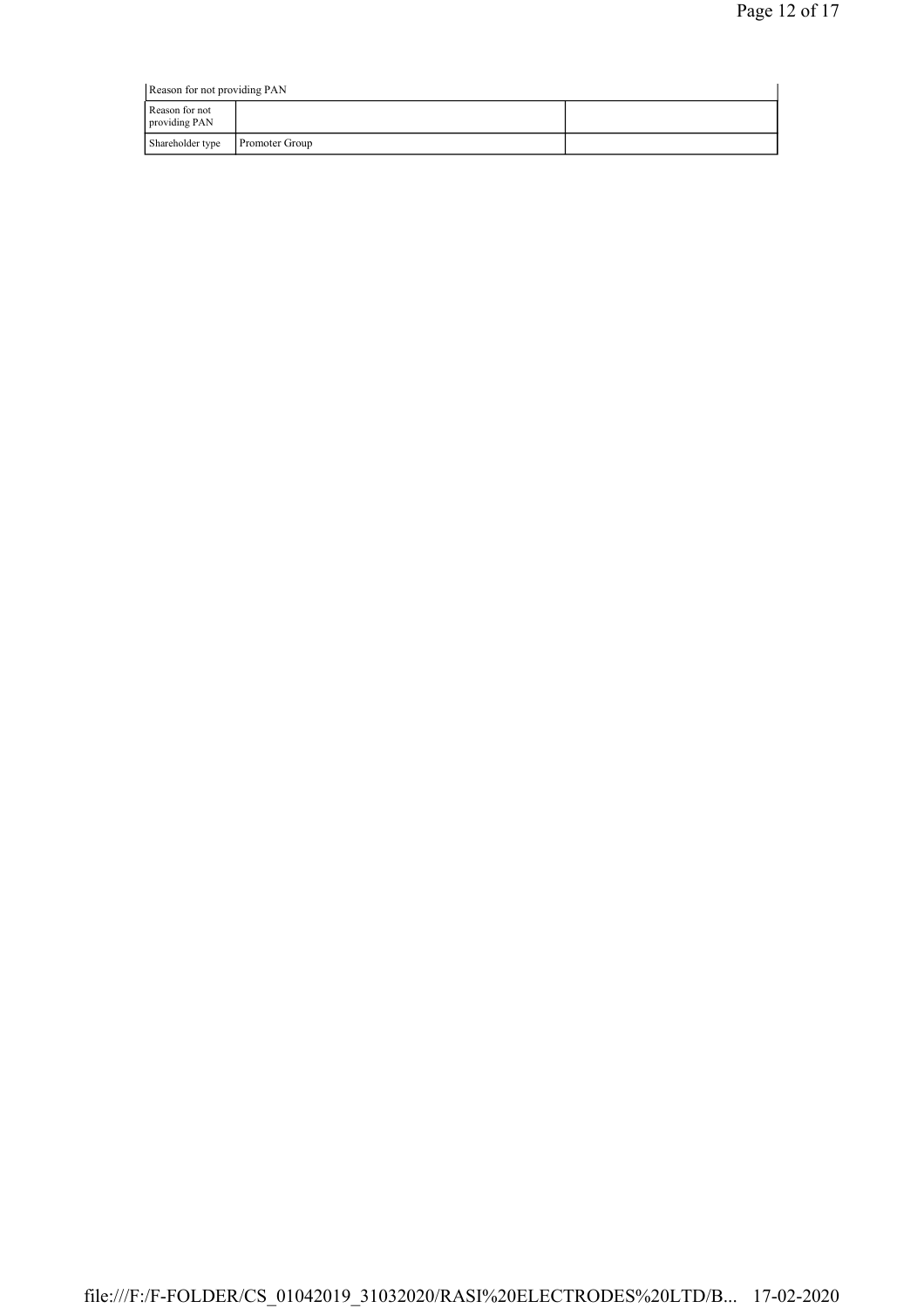|                                                                                                                                                                                       | Individuals - ii. Individual shareholders holding nominal share capital in excess of Rs. 2 lakhs. |                                         |                             |                                         |                                  |                           |  |  |  |  |
|---------------------------------------------------------------------------------------------------------------------------------------------------------------------------------------|---------------------------------------------------------------------------------------------------|-----------------------------------------|-----------------------------|-----------------------------------------|----------------------------------|---------------------------|--|--|--|--|
| Searial No.                                                                                                                                                                           | $\mathbf{1}$                                                                                      | $\overline{2}$                          | 3                           | $\overline{4}$                          | 5                                | 6                         |  |  |  |  |
| Name of the<br>Shareholders (I)                                                                                                                                                       | CHANDRAKALA<br><b>KOTHARI</b>                                                                     | <b>UTTAM</b><br><b>KUAMR</b><br>KOTHARI | <b>B RANJEET</b><br>KOTHARI | <b>JALPA HITESH</b><br><b>DHARAMSHI</b> | <b>PANKAJ</b><br><b>KOTHARIT</b> | <b>SWETHAP</b><br>KOTHARI |  |  |  |  |
| PAN(II)                                                                                                                                                                               | AAEPC5084C                                                                                        | AAFPK4604H                              | AAKPK6088N                  | AGKPD4461A                              | AITPP5447M                       | AUWPK3147Q                |  |  |  |  |
| No. of fully paid<br>up equity shares<br>held $(IV)$                                                                                                                                  | 992445                                                                                            | 650540                                  | 990000                      | 616547                                  | 478088                           | 337521                    |  |  |  |  |
| No. Of Partly paid-<br>up equity shares<br>held(V)                                                                                                                                    |                                                                                                   |                                         |                             |                                         |                                  |                           |  |  |  |  |
| No. Of shares<br>underlying<br>Depository<br>Receipts (VI)                                                                                                                            |                                                                                                   |                                         |                             |                                         |                                  |                           |  |  |  |  |
| Total nos. shares<br>held $(VII) = (IV) +$<br>$(V)$ + $(VI)$                                                                                                                          | 992445                                                                                            | 650540                                  | 990000                      | 616547                                  | 478088                           | 337521                    |  |  |  |  |
| Shareholding as a<br>% of total no. of<br>shares (calculated<br>as per SCRR,<br>1957) (VIII) As a<br>% of $(A+B+C2)$                                                                  | 3.19                                                                                              | 2.09                                    | 3.18                        | 1.98                                    | 1.54                             | 1.08                      |  |  |  |  |
|                                                                                                                                                                                       | Number of Voting Rights held in each class of securities (IX)                                     |                                         |                             |                                         |                                  |                           |  |  |  |  |
| Class eg: X                                                                                                                                                                           | 992445                                                                                            | 650540                                  | 990000                      | 616547                                  | 478088                           | 337521                    |  |  |  |  |
| Class eg:y                                                                                                                                                                            |                                                                                                   |                                         |                             |                                         |                                  |                           |  |  |  |  |
| Total                                                                                                                                                                                 | 992445                                                                                            | 650540                                  | 990000                      | 616547                                  | 478088                           | 337521                    |  |  |  |  |
| Total as a % of<br><b>Total Voting rights</b>                                                                                                                                         | 3.18                                                                                              | 2.08                                    | 3.17                        | 1.98                                    | 1.53                             | 1.08                      |  |  |  |  |
| No. Of Shares<br>Underlying<br>Outstanding<br>convertible<br>securities $(X)$                                                                                                         |                                                                                                   |                                         |                             |                                         |                                  |                           |  |  |  |  |
| No. of Shares<br>Underlying<br>Outstanding<br>Warrants (Xi)                                                                                                                           |                                                                                                   |                                         |                             |                                         |                                  |                           |  |  |  |  |
| No. Of Shares<br>Underlying<br>Outstanding<br>convertible<br>securities and No.<br>Of Warrants $(Xi)$<br>(a)                                                                          |                                                                                                   |                                         |                             |                                         |                                  |                           |  |  |  |  |
| Shareholding, as a<br>% assuming full<br>conversion of<br>convertible<br>securities (as a<br>percentage of<br>diluted share<br>capital) (XI)= (VII)<br>$+(X)$ As a % of<br>$(A+B+C2)$ | 3.19                                                                                              | 2.09                                    | 3.18                        | 1.98                                    | 1.54                             | 1.08                      |  |  |  |  |
| Number of Locked in shares (XII)                                                                                                                                                      |                                                                                                   |                                         |                             |                                         |                                  |                           |  |  |  |  |
| No. (a)                                                                                                                                                                               |                                                                                                   |                                         |                             |                                         |                                  |                           |  |  |  |  |
| As a % of total<br>Shares held (b)                                                                                                                                                    |                                                                                                   |                                         |                             |                                         |                                  |                           |  |  |  |  |
| Number of equity<br>shares held in<br>dematerialized<br>form (XIV)                                                                                                                    | 992445                                                                                            | 650540                                  | 990000                      | 616547                                  | 478088                           | 337521                    |  |  |  |  |
| Reason for not providing PAN                                                                                                                                                          |                                                                                                   |                                         |                             |                                         |                                  |                           |  |  |  |  |
| Reason for not<br>providing PAN                                                                                                                                                       |                                                                                                   |                                         |                             |                                         |                                  |                           |  |  |  |  |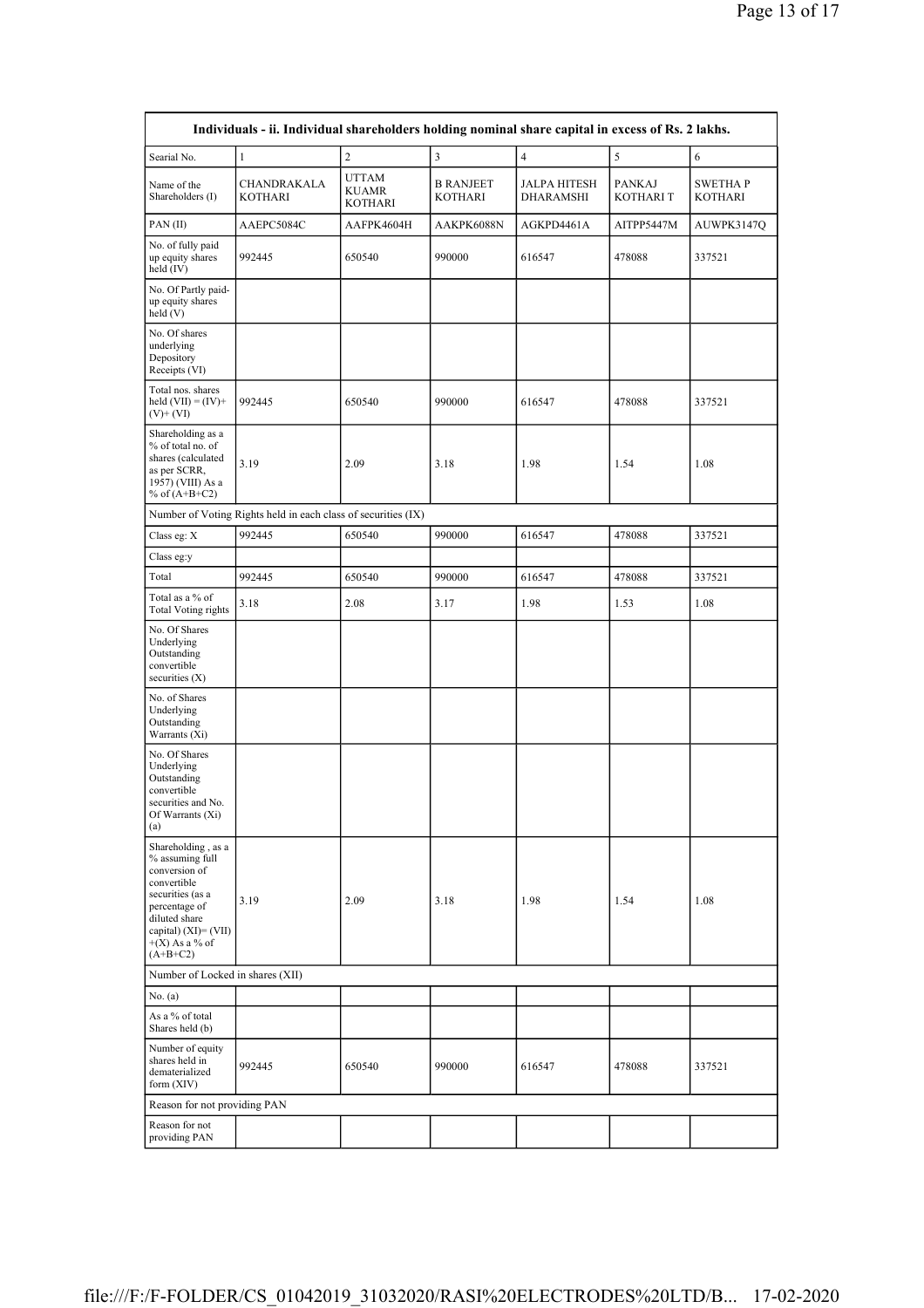| Individuals - ii. Individual shareholders holding nominal share capital in excess of Rs. 2 lakhs.                                                                                        |                                                               |  |  |  |  |  |  |  |  |
|------------------------------------------------------------------------------------------------------------------------------------------------------------------------------------------|---------------------------------------------------------------|--|--|--|--|--|--|--|--|
| Searial No.                                                                                                                                                                              |                                                               |  |  |  |  |  |  |  |  |
| Name of the<br>Shareholders (I)                                                                                                                                                          | Click here to go back                                         |  |  |  |  |  |  |  |  |
| PAN(II)                                                                                                                                                                                  | Total                                                         |  |  |  |  |  |  |  |  |
| No. of fully paid<br>up equity shares<br>held $(IV)$                                                                                                                                     | 4065141                                                       |  |  |  |  |  |  |  |  |
| No. Of Partly paid-<br>up equity shares<br>held (V)                                                                                                                                      |                                                               |  |  |  |  |  |  |  |  |
| No. Of shares<br>underlying<br>Depository<br>Receipts (VI)                                                                                                                               |                                                               |  |  |  |  |  |  |  |  |
| Total nos. shares<br>held $(VII) = (IV) +$<br>$(V)$ + $(VI)$                                                                                                                             | 4065141                                                       |  |  |  |  |  |  |  |  |
| Shareholding as a<br>% of total no. of<br>shares (calculated<br>as per SCRR,<br>1957) (VIII) As a<br>% of $(A+B+C2)$                                                                     | 13.06                                                         |  |  |  |  |  |  |  |  |
|                                                                                                                                                                                          | Number of Voting Rights held in each class of securities (IX) |  |  |  |  |  |  |  |  |
| Class eg: X                                                                                                                                                                              | 4065141                                                       |  |  |  |  |  |  |  |  |
| Class eg:y                                                                                                                                                                               |                                                               |  |  |  |  |  |  |  |  |
| Total                                                                                                                                                                                    | 4065141                                                       |  |  |  |  |  |  |  |  |
| Total as a % of<br><b>Total Voting rights</b>                                                                                                                                            | 13.03                                                         |  |  |  |  |  |  |  |  |
| No. Of Shares<br>Underlying<br>Outstanding<br>convertible<br>securities $(X)$                                                                                                            |                                                               |  |  |  |  |  |  |  |  |
| No. of Shares<br>Underlying<br>Outstanding<br>Warrants (Xi)                                                                                                                              |                                                               |  |  |  |  |  |  |  |  |
| No. Of Shares<br>Underlying<br>Outstanding<br>convertible<br>securities and No.<br>Of Warrants (Xi)<br>(a)                                                                               |                                                               |  |  |  |  |  |  |  |  |
| Shareholding, as a<br>% assuming full<br>conversion of<br>convertible<br>securities (as a<br>percentage of<br>diluted share<br>capital) $(XI) = (VII)$<br>$+(X)$ As a % of<br>$(A+B+C2)$ | 13.06                                                         |  |  |  |  |  |  |  |  |
| Number of Locked in shares (XII)                                                                                                                                                         |                                                               |  |  |  |  |  |  |  |  |
| No. (a)                                                                                                                                                                                  |                                                               |  |  |  |  |  |  |  |  |
| As a % of total<br>Shares held (b)                                                                                                                                                       |                                                               |  |  |  |  |  |  |  |  |
| Number of equity<br>shares held in<br>dematerialized<br>form $(XIV)$                                                                                                                     | 4065141                                                       |  |  |  |  |  |  |  |  |
| Reason for not providing PAN                                                                                                                                                             |                                                               |  |  |  |  |  |  |  |  |
| Reason for not<br>providing PAN                                                                                                                                                          |                                                               |  |  |  |  |  |  |  |  |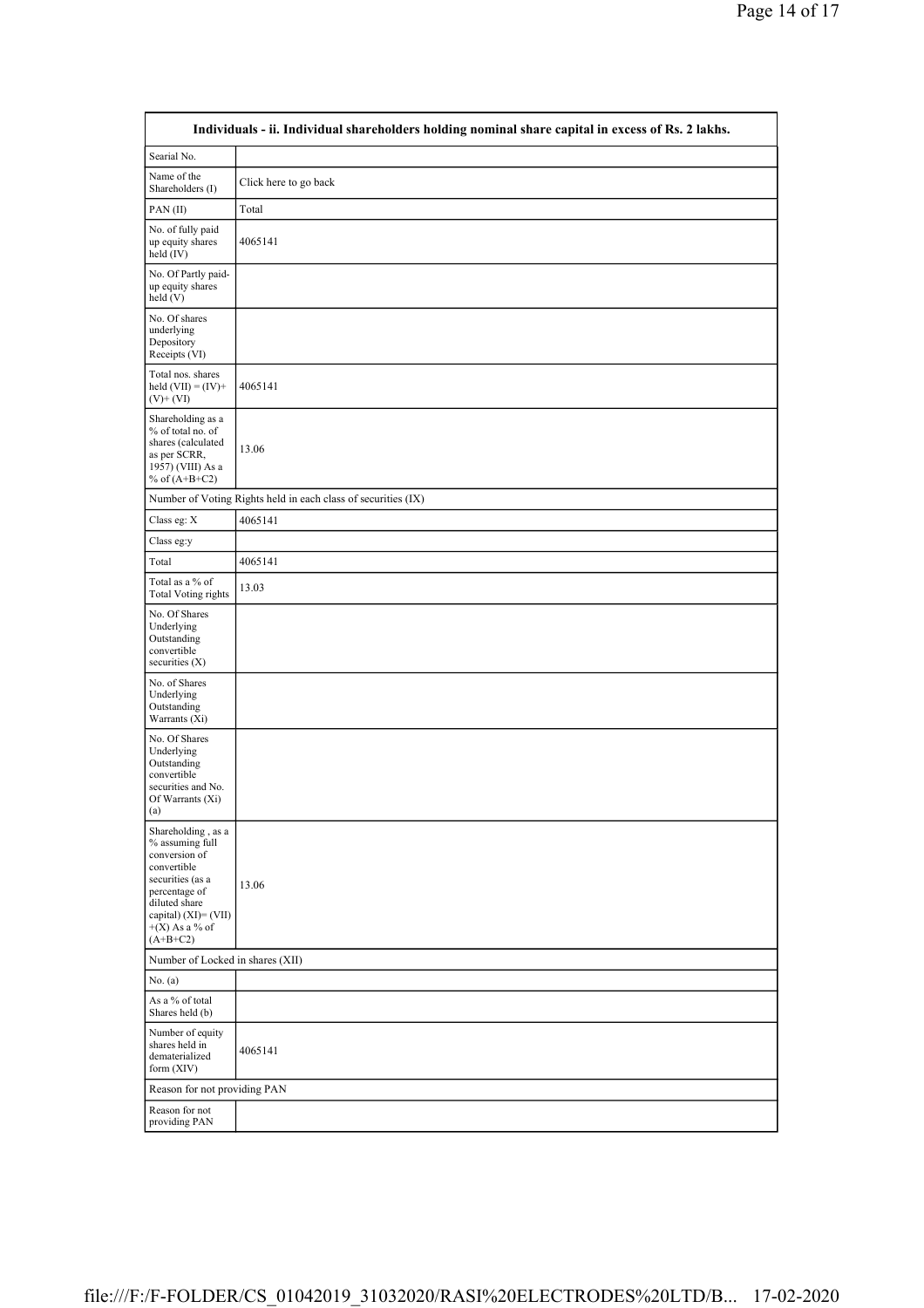| Any Other (specify)                                                                                                                                                                      |                                                               |                                           |                     |                |                              |         |  |  |  |  |  |
|------------------------------------------------------------------------------------------------------------------------------------------------------------------------------------------|---------------------------------------------------------------|-------------------------------------------|---------------------|----------------|------------------------------|---------|--|--|--|--|--|
| Searial No.                                                                                                                                                                              | $\mathbf{1}$                                                  | $\overline{c}$                            | 3                   | $\overline{4}$ | 5                            |         |  |  |  |  |  |
| Category                                                                                                                                                                                 | <b>Bodies</b><br>Corporate                                    | <b>Bodies Corporate</b>                   | Clearing<br>Members | <b>HUF</b>     | Non-Resident Indian<br>(NRI) |         |  |  |  |  |  |
| Category / More<br>than 1 percentage                                                                                                                                                     | Category                                                      | More than 1 percentage of<br>shareholding | Category            | Category       | Category                     |         |  |  |  |  |  |
| Name of the<br>Shareholders (I)                                                                                                                                                          |                                                               | AADRIK DISTRIBUTOR P<br><b>LTD</b>        |                     |                | Click here to go<br>back     |         |  |  |  |  |  |
| PAN(II)                                                                                                                                                                                  |                                                               | AAECA6320J                                |                     |                |                              | Total   |  |  |  |  |  |
| No. of the<br>Shareholders (I)                                                                                                                                                           | 42                                                            | 1                                         | 8                   | 147            | 34                           | 231     |  |  |  |  |  |
| No. of fully paid<br>up equity shares<br>held (IV)                                                                                                                                       | 1006946                                                       | 449965                                    | 11591               | 1092422        | 349049                       | 2460008 |  |  |  |  |  |
| No. Of Partly paid-<br>up equity shares<br>held (V)                                                                                                                                      |                                                               |                                           |                     |                |                              |         |  |  |  |  |  |
| No. Of shares<br>underlying<br>Depository<br>Receipts (VI)                                                                                                                               |                                                               |                                           |                     |                |                              |         |  |  |  |  |  |
| Total nos. shares<br>held $(VII) = (IV) +$<br>$(V)$ + (VI)                                                                                                                               | 1006946                                                       | 449965                                    | 11591               | 1092422        | 349049                       | 2460008 |  |  |  |  |  |
| Shareholding as a<br>% of total no. of<br>shares (calculated<br>as per SCRR,<br>1957) (VIII) As a<br>% of $(A+B+C2)$                                                                     | 3.23                                                          | 1.45                                      | 0.04                | 3.51           | 1.12                         | 7.9     |  |  |  |  |  |
|                                                                                                                                                                                          | Number of Voting Rights held in each class of securities (IX) |                                           |                     |                |                              |         |  |  |  |  |  |
| Class eg: X                                                                                                                                                                              | 1006946                                                       | 449965                                    | 11591               | 1092422        | 349049                       | 2460008 |  |  |  |  |  |
| Class eg:y                                                                                                                                                                               |                                                               |                                           |                     |                |                              |         |  |  |  |  |  |
| Total                                                                                                                                                                                    | 1006946                                                       | 449965                                    | 11591               | 1092422        | 349049                       | 2460008 |  |  |  |  |  |
| Total as a % of<br><b>Total Voting rights</b>                                                                                                                                            | 3.23                                                          | 1.44                                      | 0.04                | 3.5            | 1.12                         | 7.89    |  |  |  |  |  |
| No. Of Shares<br>Underlying<br>Outstanding<br>convertible<br>securities $(X)$                                                                                                            |                                                               |                                           |                     |                |                              |         |  |  |  |  |  |
| No. of Shares<br>Underlying<br>Outstanding<br>Warrants (Xi)                                                                                                                              |                                                               |                                           |                     |                |                              |         |  |  |  |  |  |
| No. Of Shares<br>Underlying<br>Outstanding<br>convertible<br>securities and No.<br>Of Warrants (Xi)<br>(a)                                                                               |                                                               |                                           |                     |                |                              |         |  |  |  |  |  |
| Shareholding, as a<br>% assuming full<br>conversion of<br>convertible<br>securities (as a<br>percentage of<br>diluted share<br>capital) $(XI) = (VII)$<br>$+(X)$ As a % of<br>$(A+B+C2)$ | 3.23                                                          | 1.45                                      | 0.04                | 3.51           | 1.12                         | 7.9     |  |  |  |  |  |
| Number of Locked in shares (XII)                                                                                                                                                         |                                                               |                                           |                     |                |                              |         |  |  |  |  |  |
| No. (a)                                                                                                                                                                                  |                                                               |                                           |                     |                |                              |         |  |  |  |  |  |
| As a % of total<br>Shares held (b)                                                                                                                                                       |                                                               |                                           |                     |                |                              |         |  |  |  |  |  |
| Number of equity<br>shares held in<br>dematerialized<br>form (XIV)                                                                                                                       | 1006946                                                       | 449965                                    | 11591               | 1092422        | 349049                       | 2460008 |  |  |  |  |  |
| Reason for not providing PAN                                                                                                                                                             |                                                               |                                           |                     |                |                              |         |  |  |  |  |  |
|                                                                                                                                                                                          |                                                               |                                           |                     |                |                              |         |  |  |  |  |  |